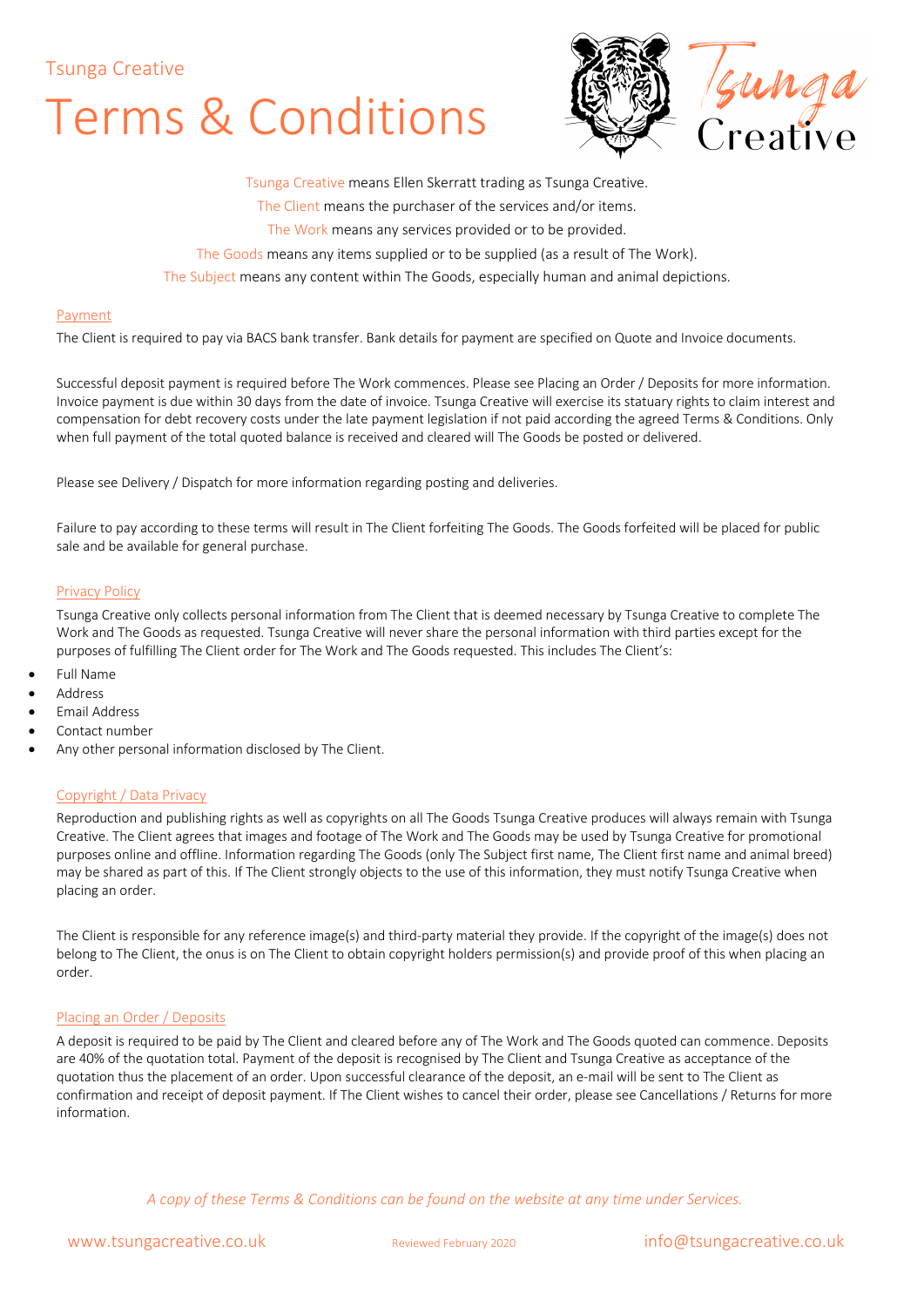### Terms & Conditions



#### Schedule of Services

The time required to exercise The Works and complete The Goods depends on the size and type of The Goods, the length of the waiting list and the time of year. An estimated time of completion may be provided to The Client when placing an order. The Client must let Tsunga Creative know if The Goods need to be completed by a specific date before making an order and Tsunga Creative will do their very best to ensure this. Please order early to avoid disappointment.

While an order is in process, Tsunga Creative will ensure regular updates are sent to The Client regarding progress. This is the opportunity provided to The Client to discuss changes; assuming there are no changes the finer details of The Goods will commence. Once The Goods are complete, The Client will be sent a final image to ensure they are totally satisfied with The Goods. When the client has approved The Goods, Tsunga Creative will then invoice the final balance.

If The Client doesn't approve of The Goods, small changes may be negotiated with The Client by Tsunga Creative if they are reasonably feasible within The Goods already produced; additional charges may be made for this.

Where The Client does not approve of The Goods and does not wish/allow Tsunga Creative to make any changes, please refer to Cancellations / Refunds / Returns.

#### Cancellations / Refunds / Returns

Tsunga Creative wants The Client to be delighted with The Goods, so they will always do their best to reasonably rectify any issues The Client may have. Please get in touch with Tsunga Creative if, for any reason whatsoever, The Client is not completely satisfied with the purchase of The Work and The Goods.

The Client may cancel their order within 48 hours after its placement for a full refund of the deposit. If The Client wishes to cancel their order after this time, for whatever reason, the deposit will not be refunded.

Due to the bespoke nature of The Work and The Goods supplied by Tsunga Creative, once The Goods have been dispatched, refunds will not be granted under any circumstances. Where The Client does not approve of The Work and/or The Goods, does not wish/allow Tsunga Creative to make any changes or reasonably rectify the issue before dispatch, they then forfeit The Goods.

Returns will not be accepted unless The Goods are faulty or damaged in delivery transit (please refer to Delivery / Dispatch if The Goods are damaged in transit). Upon receipt of The Goods, The Client has 7 days to contact Tsunga Creative about any faults. It is required that The Client pay the cost of returning The Goods for adjustments / remake. Adjustments / remake cannot be started until The Goods have been returned to Tsunga Creative and will not be redispatched until all negotiated balances are settled with The Client.

The Goods that have been cancelled, left unpaid for or forfeited will be placed for public sale and made available for general purchase.

#### Delivery / Dispatch

Delivery prices depend on The Goods size, weight and destination. Tsunga Creative hand delivery is limited to The Goods no larger than A1 in size and only available in the counties of Hampshire, West Sussex, Surrey, Berkshire, Wiltshire and Dorset in the United Kingdom.

Posted delivery will always be with Royal Mail or Parcelforce and will be the equivalent of a priority service that is tracked. These services require a signature upon receipt.

If The Goods have been damaged in delivery transit The Client must contact Tsunga Creative immediately. The Client must make a note of the damages on the delivery record, send Tsunga Creative pictures of The Goods and packaging damaged and then keep them in order to receive compensation from the delivery service provider that The Client must initiate. The Goods damaged must then be returned to Tsunga Creative at the cost of The Client and a remake of The Goods will be undertaken.

*A copy of these Terms & Conditions can be found on the website at any time under Services.*